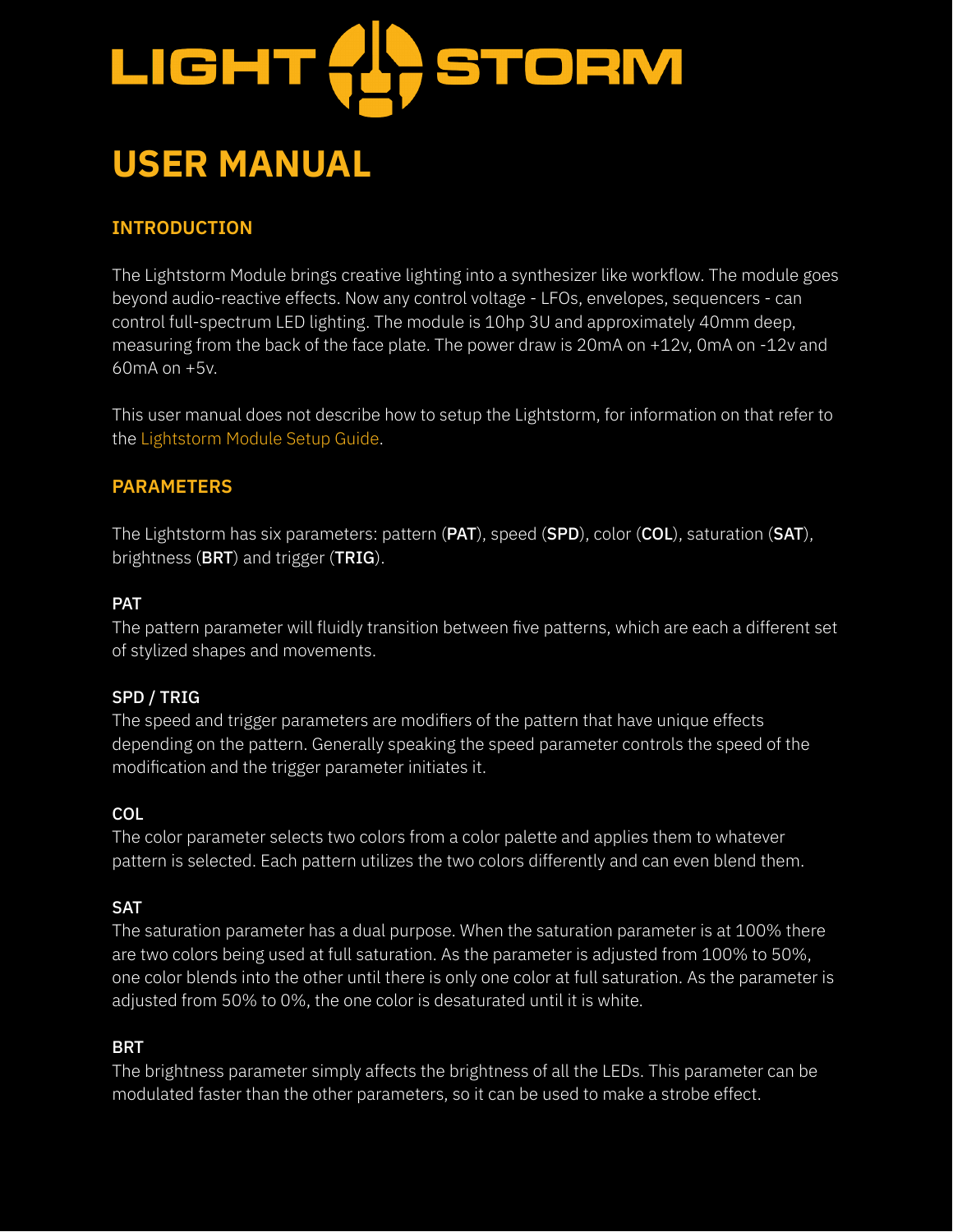#### MODULATION

All of the parameters except for trigger have a modulation input jack and modulation attenuator. This input jack accepts -5v to 5v and sums it with the parameters potentiometer which ranges from 0v to 5v. The resulting sum of the two voltages is then limited to the range of 0v to 5v. The modulation attenuator is used to scale down the range of the input modulation.

#### BANKS

Each bank contains a different set of five patterns and a different color palette. At the top of the module near the pattern knob there is a button for changing the bank. The blinking light to the right of the button indicates the currently active bank by the speed of the blinking. The fastest blinking speed is the first bank and each successive bank makes the blinking slower.

# **STYLES**

The Lightstorm module comes with four banks, each designed to be a specific style. The four banks are **ambient, trigger, glitch** and utility.

#### **AMBIENT BANK**

The ambient bank has a soft aesthetic. All the patterns have a constant but subtle motion without the use of the trigger. With the use of the trigger and a high speed setting the motion can be quick while not becoming frantic. The color palette for this bank ranges from a warm orange and red, through pastel green and pink, into a cool blue and aquamarine.



# TRIGGER BANK

The trigger bank focus on the use of the trigger parameter. The patterns in this bank are all designed to be completely dark unless a trigger is received. Because of this it is easy to mistake this bank for a broken state. The purpose of this bank is to be flashy and pair well with rhythmic sequences. The speed parameter in this bank controls the speed of motion in some patterns but also the speed of brightness decay in others. The color palette for this bank starts with pale green and gold, then goes to darker green and cyan, and lastly is light blue and violet.